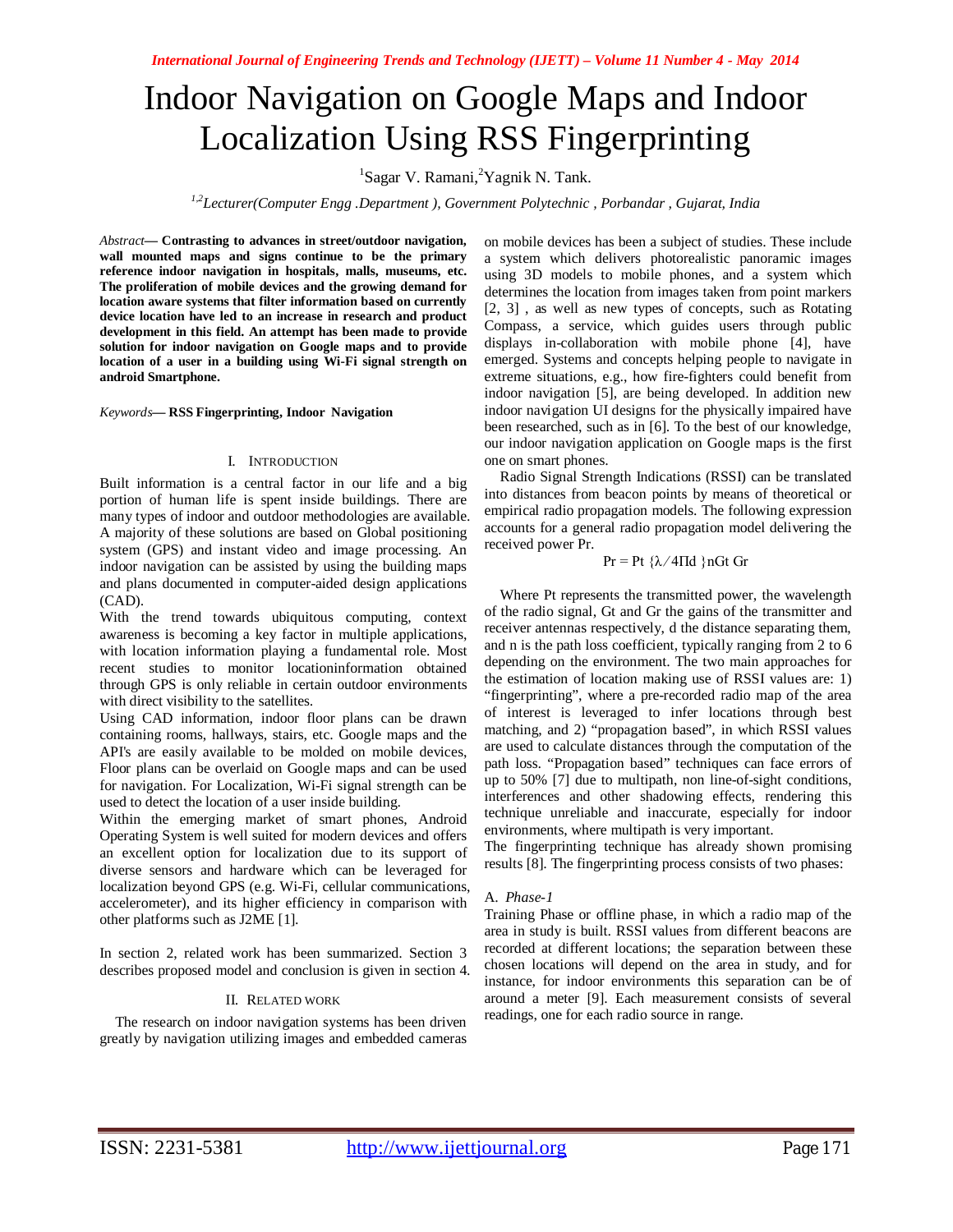# B. *Phase-2*

Online phase, in which the mobile terminal infers its location through best matching between the radio signals being received and those previously recorded in the radio map. Regarding Wi-Fi technology, several research groups have already tried to leverage RSSI fingerprinting for localization: Radar: Represents the first fingerprinting system achieving the localization of portable devices, with accuracies of 2 to 3 meters.

- Horus: based on the Radar system, it manages a improvement making use of probabilistic analysis.
- Compass: applies probabilistic methods and leverages object orientation to improve precision, claiming errors below 1.65 meters.
- Ekahau: commercial solution using 802.11 b/g networks, achieving precisions from 1 to 3 meters in normal conditions.

Nevertheless, all the existing approaches use dedicated and complex hardware, making them unfeasible for direct implementation in smart phones.

The RSS fingerprinting technique for localization can be utilized with other radiofrequency technologies including:

- Bluetooth, which despite the extra infrastructure requirements in comparison with Wi-Fi, it can achieve accuracies in the range of 1.2 meters.
- Conventional radio can also be used for localization. However, the requirement of dedicated hardware and the fact that devices can be located only down to a suburb, represent important drawbacks.
- Digital TV signals have also proved to be suitable for localization, but subject to dedicated hardware requirements and low resolutions.

## III. PROPOSED MODEL

# A. *Indoor Navigation on Google maps:*

We have studied the possibility of providing indoor navigation on Google maps. The two floors of F-block, PESIT, Bangalore were considered for providing navigation. The floor plans were drawn on AutoDesk Online IDE using the blueprint of building. The aim was to exactly overlay the floor plans of building on the Google maps so that Geocodes (Latitude, longitude) information can be accurately collected for the rooms, Corridors, Stairs, etc. The building elements (rooms, corridors, stairs, etc.) are considered as nodes (source or destination). The edges are link between different nodes. Dijkstra's algorithm was considered for providing shortest path between nodes. The Google map and android application can be integrated using Google map API key. The Geocodes were collected using Google maps, Geocodes represent the nodes on the floor plan. The Dijkstra's algorithm sends the shortest path, the edge is drawn between nodes using the geocodes.



Fig 1: Floor Plan on a Google map

## B. *Indoor Localization using RSS fingerprinting*

RSS information from Wi-Fi beacons deployed within buildings allows us to obtain a radio map of different locations (Technique called fingerprinting), and we will estimate locations through the comparison of the current RSS measurements with those stored in the radio map. Different attempts to obtain RSS-based indoor localization without fingerprinting show an important loss of accuracy[10].Also, many fingerprinting-based localization systems make use of dedicated hardware for the collection of data in the training phase, while in the measurement phase, the actual mobile device used for localization is different, resulting in an error called "signal reception bias" [11], due to the differences in antennas characteristics and measurement acquisitions schemes between different equipment. We have carried out tests to measure different radiofrequency signal strengths within the PESIT F-block. Wi-Fi technology offers the most reliable approach for indoor localization in our building, because of the important deployed infrastructure of Wi-Fi Access Points providing coverage in the whole building. For the measurement of the signals and practical implementation of our localization application, we have used smart phones running on Android.In our experimental setup, each Wi-Fi Access Point has 5 radios (each represented by a MAC address).